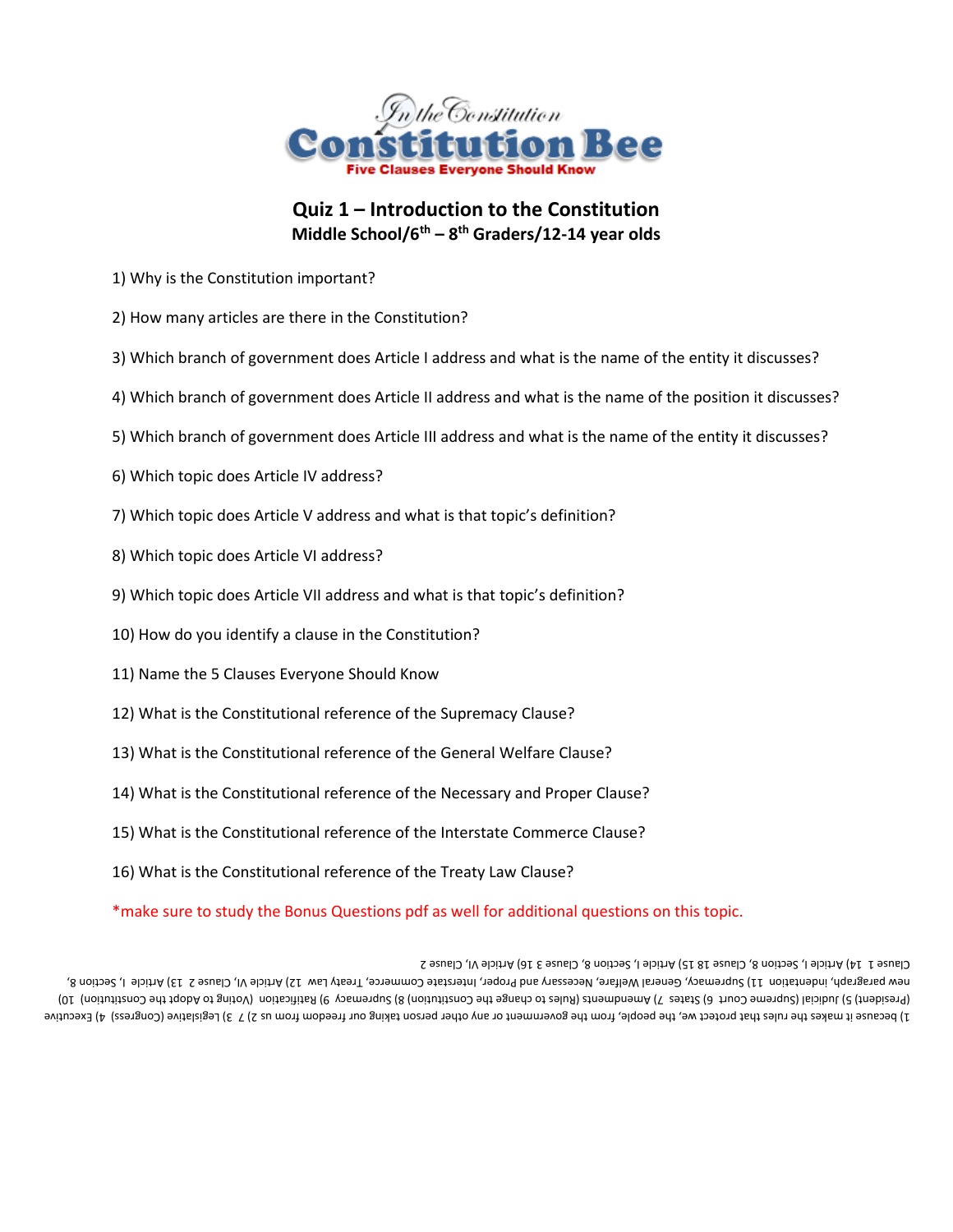

## **Quiz 2 – The Supremacy Clause Middle School/6th – 8 th Graders/12-14 year olds**

1) Define the term "Supreme":

2) Define the term "Pursue":

3) If a car owner and a mechanic shop owner have a disagreement over the price of the service offered, who wins?

4) What does this car analogy teach us about the supremacy clause?

5) The supremacy clause says what 2 things are supreme?

6) a) Are all laws of the United States the supreme law of the land? b) Explain which are and which are not

7) The laws of the United States are also known as:

8) What words from the Supremacy Clause state the condition that federal laws must meet in order to become the supreme law of the land?

9) a) If a skinny boy wants to become a buff man what condition must he meet? b) If a federal law wants to become the supreme law of the land, what condition must it meet? c) How can you know if it meets the condition?

10) Write from memory the words of the Supremacy Clause

\*make sure to study the Bonus Questions pdf as well for additional questions on this topic.

Ist is not the mechanic straight of the mechanic shop and that wins It is not they both shop wins  $\mu$  is in that denoted to level also the federal is the federal government) nor the car owner (the people or the states) who are in statge (supreme). What is in charge is the contract (the Constitution) made between them 5) The Contitution are maintifure are matted that in the mand that those is no b) Only those laws is the made in the constitution are supreme. If a law and the Constitution and the Constitution and the Constitution and the Consti Hil fzum aH (6 (e "toanart aonsuzuq ni absm ad llsna noirlw" (8 zwsl Isnabat (\ bnsl ant to wsl amanquz ant ton ai it noitutitano and atoibsntnoo no aatsloiv wsl Isnabat with the specific words words with the constitution of the specific words in the Constitution that a fam and that words in the constitution of the in the specific specific to the indigion d. Constitution, and the laws of the United States which shall be made in pursuance thereof, shall be the supreme law of the lan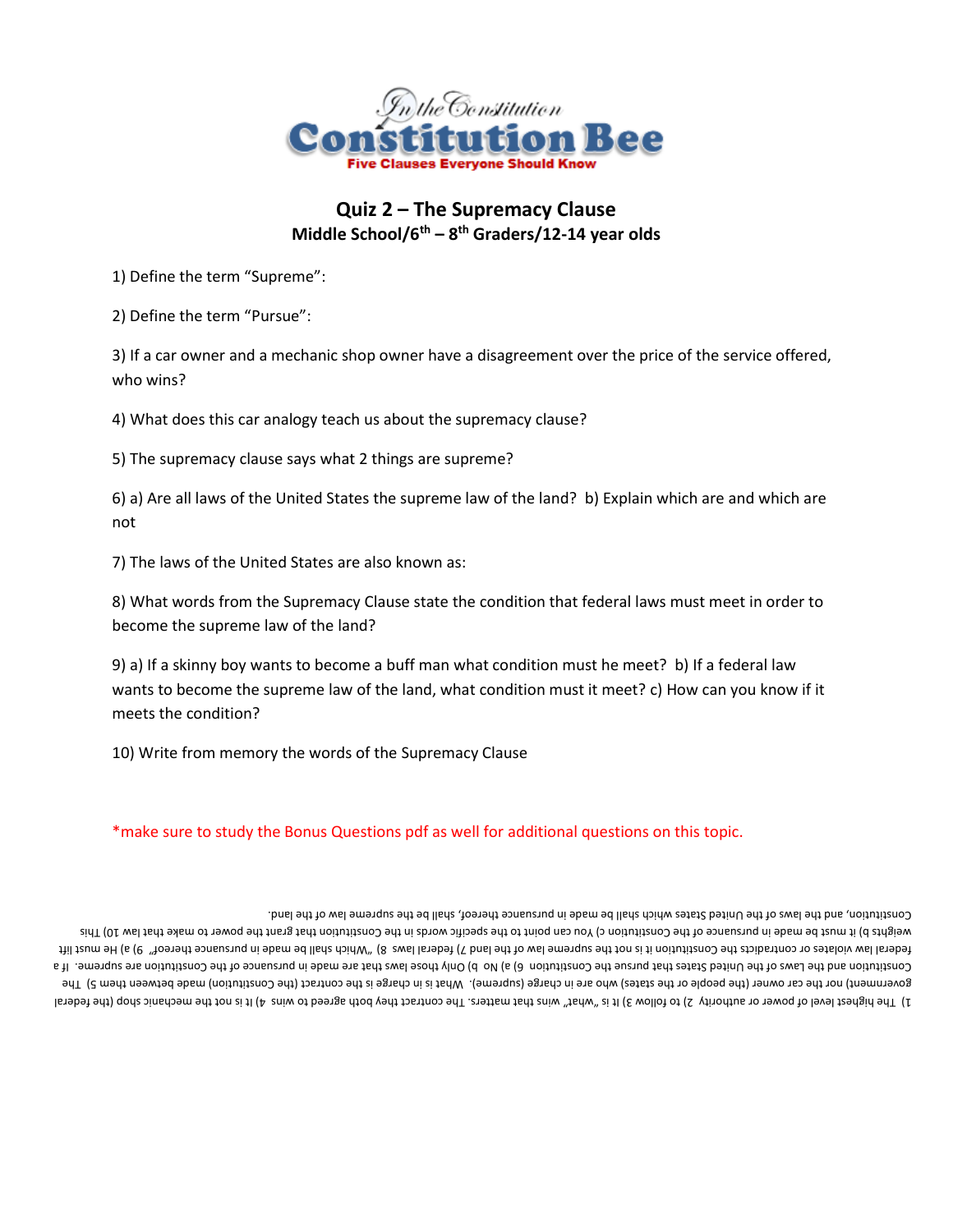

## **Quiz 3 – General Welfare Clause Middle School/6th – 8 th Graders/12-14 year olds**

1) a) If a car owner authorizes a mechanic shop to make repairs and to service his car does that mean the mechanic can do whatever repairs and services he wants? b) Why or why not?

2) What does this car analogy teach us about the general welfare clause?

3) If a mechanic takes the initiative to turn your old car into a nice new Ferrari there are at least two things that are wrong with doing so. Name the two.

4) a) Which repairs and services are listed on a contract?: 1) those the mechanic is authorized to do, or 2) those he is not authorized to do? b) If a repair isn't listed on the contract, what can the mechanic assume about that repair?

5) The General Welfare Clause is based on this idea: "If it's not \_\_\_\_\_\_, you \_\_\_\_ do it"

6) The general welfare powers are listed in which article, section and clauses?

7) The common defense powers are listed in which article, section and clauses?

8) The 10<sup>th</sup> amendment says, "The \_\_\_\_\_\_\_\_\_\_\_\_ not \_\_\_\_\_\_\_\_\_\_\_\_\_ to the United \_\_\_\_\_\_\_\_\_\_\_\_\_\_\_ by the \_\_\_\_\_\_\_\_\_\_\_\_\_\_\_\_\_\_… are reserved to the \_\_\_\_\_\_\_\_\_\_\_\_\_\_\_\_ respectively, or to the \_\_\_\_\_\_\_\_\_\_\_\_\_\_\_\_"

9) Which interpretation of the general welfare clause supports the principle of self-government? a) Government decides for the people what is good for them b) People decide for themselves what is right

10) Write from memory the words of the General Welfare clause

\*make sure to study the Bonus Questions pdf as well for additional questions on this topic.

and only on the mechanic can only make the repairs and perform the services specifically listed on the contract 2) The car owner (the people or the states) only hydro the states) only and the perform the states) only tzuj ton (noitutitzno2 ent) the the constract or the Congress) to do trepairs and services (to make laws) listed in the formation of the Constitution or the formation and begine the produce (d ob ot besirortus a bireform ent asont -1 (s (A ti esirortus t'nbib uoy bne ti broths t'ans or Y E qont and ot boog ylls and as ea ot mees asbivas bne shisqs navestalw Postitution; Termination; Gonstitution; 16 1) Article I, Section 8, Clauses 2-9 and 17 7) Article I, Section 8, Clauses 10-16 8) powers; delegated; canes; Constitution; 19 Article I, Section 8, Clauses 10-16 8) in the orde 10) The Congress shall have power to provide to provide for the common defense and general welfare b people and the people 9) b  $10$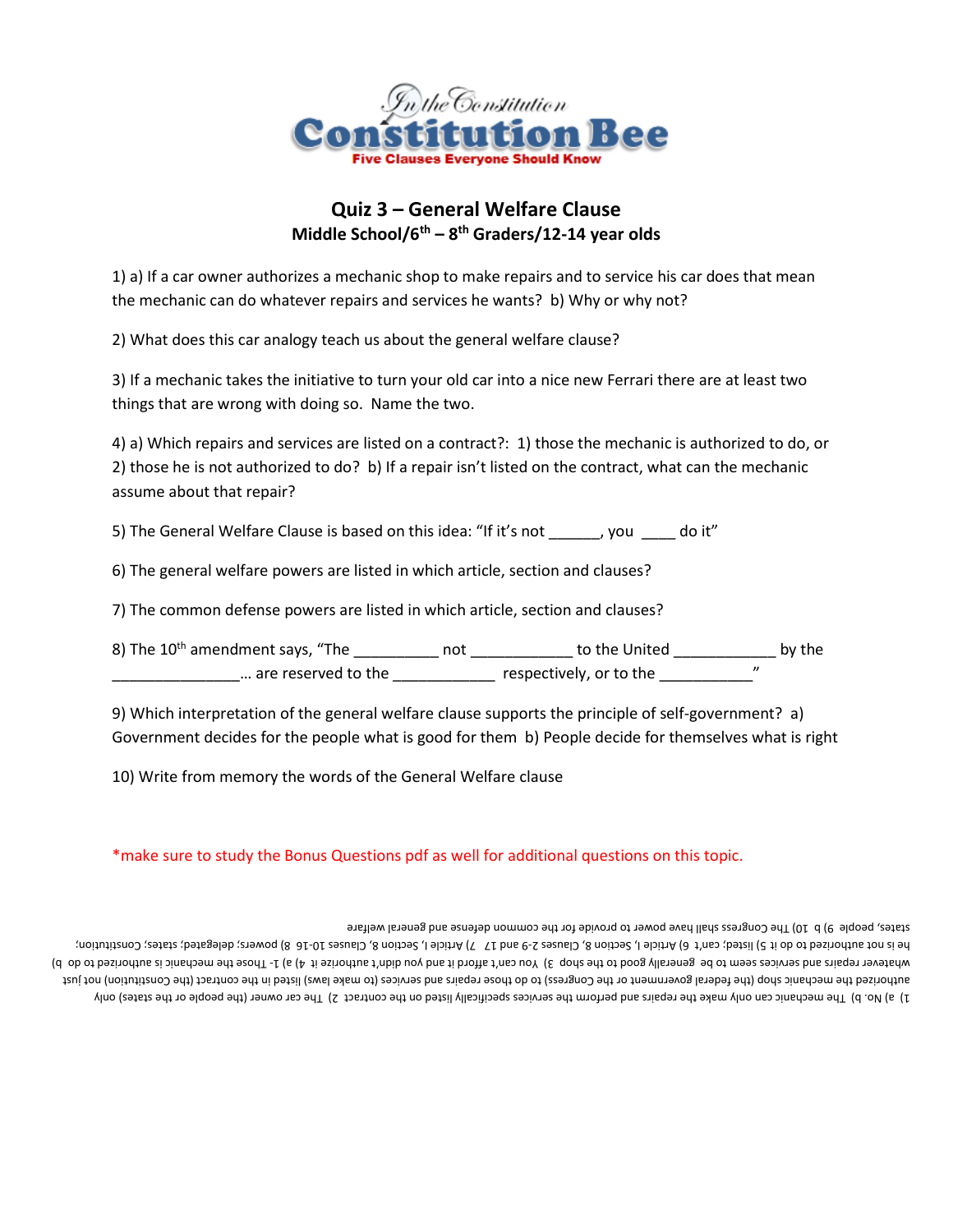

## **Quiz 4 – The Necessary and Proper Clause Middle School/6th – 8 th Graders/12-14 year olds**

1) a) If you authorize your mechanic shop to change out your brake pads – and to only do that one thing – is it all right for him to also take off your wheel? b) Explain

2) How does this analogy apply to the necessary and proper clause?

3) If your mechanic claims that in order for you to be happy it is necessary and proper that he cut a sunroof in your car and that you authorized it, how would you respond?

4) What is the rule that should be used to determine whether a law is necessary and proper?

5) The words from the necessary and proper clause, "for carrying into execution the foregoing powers" are referring to what powers?

6) Why is the phrase "for carrying into execution the foregoing powers" so critical to the principle of self- government?

7) a) Is an implied power: i) directly given and listed, or ii) indirectly suggested. b) Are there any powers granted to Congress that aren't specifically listed in Article I, Section 8? c) Explain.

8) Explain how the federal government is justified in building a mint when the power to do so was not specifically given in Article I, Section 8?

9) a) Why is the necessary and proper clause often referred to as the elastic clause? b) What is the danger in such a nickname?

10) Write from memory the words of the Necessary and Proper clause

### \*make sure to study the Bonus Questions pdf as well for additional questions on this topic.

and proper for carrying into execution the foregoing powers.

ain ender to change your brake pads (which you have authorized him to do in the contract) it is necessary and proper to the ady your wheel 2) The mechanic in the chang the to the contract) of the mechanic shop (the federal government or the Congress) can only do those things (make laws) which are necessary and proper in order to carry out the specific thing (the power) Iisted in the contract (the Constitution) that the stare) have the states) have authorized to be done 3) I only authorized you to do those things which were diiw ob of gnidfon asd na year on the change that which was to change out my brake pads and putting a sunroof in my car has nothing to the compting to which to the federal government as incressed in Article I, the feded in order to carry out a specific power given of the federal government as last of the paral order i, be pads also the federal government and proper federal go Section 8 of the Constitution. 5) Article I, Secions ( 8) and a cannot cangive that the those that the section 8 powers are the clips of the Constitution of the Constitution of the Constitution of the Constitution and the which we, the people, specifically authorized them outhorize the government to act for us. They don't authorize themselves to decide what they whil do for us. T) ii) indirectly suggested b) Yes c) There are powers Congress has the it inditional pare that those unlisted powers have to be necessary and proper in order to carry out the specifically engoged on the people and the people is the people in Green Berger, comey be suppled the people directly and the people directly and the people although be specifically listing and the people and Congress to coin money they identified to give to poild a power of the Constitution It (e componed the constitution to give powers in the Constitution of the Constitution of the Congress of the Congress of the Congress of The stretching of meaning gives powers not related of bestred and the congress and have power to make all laws which and all also energior of persony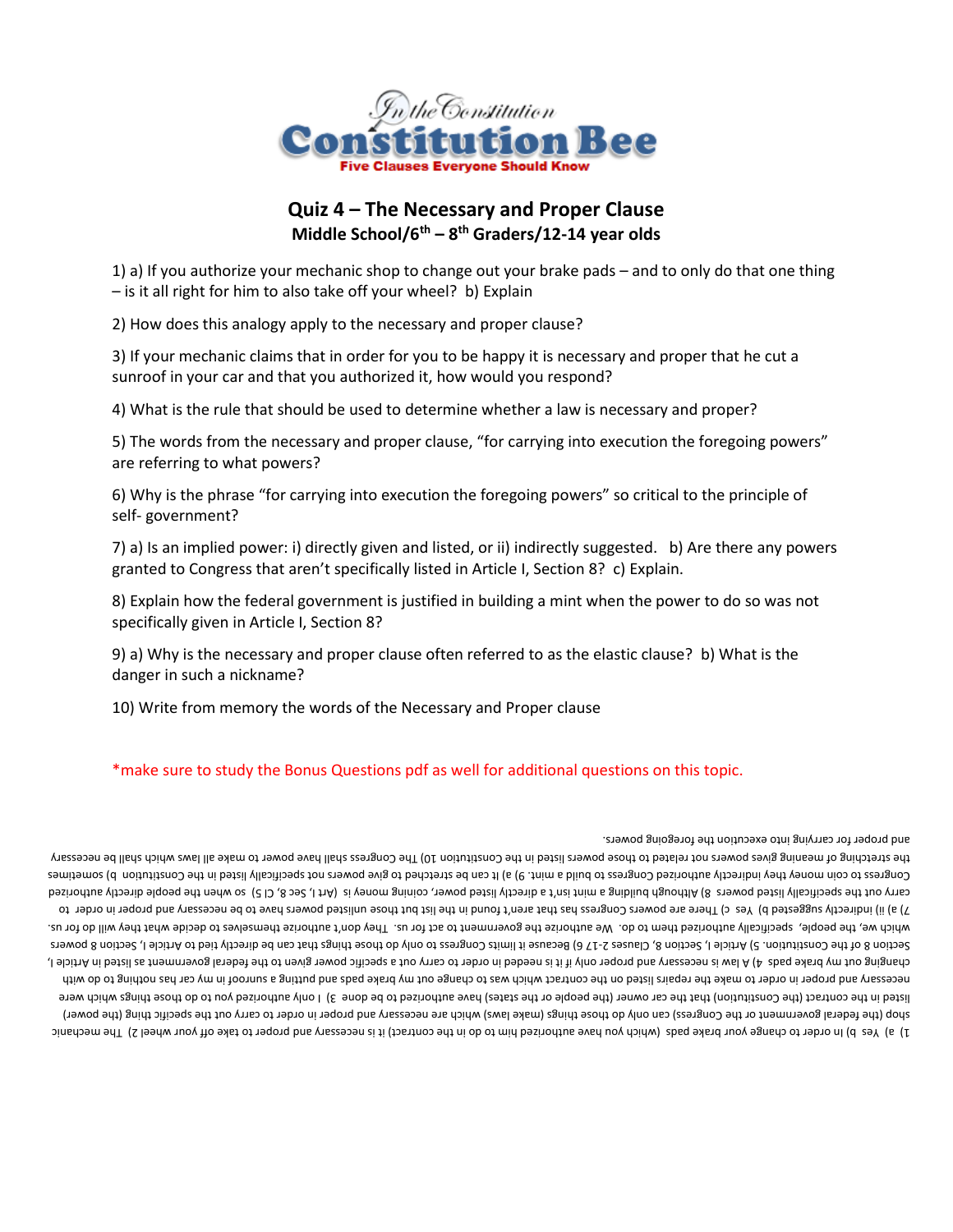

## **Quiz 5 – Interstate Commerce Clause Middle School/6th – 8 th Graders/12-14 year olds**

1) a) Interstate means: \_\_\_\_\_\_\_\_\_\_\_ states. Intrastate means \_\_\_\_\_\_\_\_\_\_\_\_\_of a state. Interpersonal means: \_\_\_\_\_\_\_\_\_ people. Intrapersonal means: \_\_\_\_\_\_\_\_\_\_ of a person. b) Explain why understanding what "interstate" means is so important to understanding the "interstate" commerce clause.

2) If you would like to sell your car but the buyer and you can't come to agreement on how well it runs: a) To whom can you take the car b) What can they do?

3) What does this car analogy teach us about the interstate commerce clause?

4) Choose the correct definition for "Regulate": a) to make all decisions about b) to set a standard for.

5) a) Can states set standards over each other? b) Does the interstate commerce clause give Congress power to regulate – or to set a standard – over the states? c) If so, what is that power? If not, why not?

6) a) (True or False) Before the interstate commerce clause, states could choose to put any amount of fees on other states. b) Why did the states need a third party to help in this situation?

7) Fill in the blanks from a quote by James Monroe regarding the interstate commerce clause: "A power . . . to \_\_\_\_\_\_\_ any [\_\_\_\_\_\_] on the trade \_\_\_\_\_\_\_\_\_\_\_\_ the States was the \_\_\_\_\_ power granted."

8) Fill in the blank in the modernized wording of Article I, Section 9, Clause 6: "No trucks or ships that are going to or from a \_\_\_\_\_\_\_\_\_\_\_ can be \_\_\_\_\_\_\_\_ to pay \_\_\_\_\_ just for being in that \_\_\_\_\_\_\_\_."

9) Choose the correct definition for "among th**e** several states": a) between the states b) between the states, inside each state, between the people and with each person.

10) Write from memory the words of the Interstate Commerce clause

### \*make sure to study the Bonus Questions pdf as well for additional questions on this topic.

states.

I) between (across); inside; between (across); inside b) the Interstate commerce clause only applige to buying and selling that trosses state lines. It doesn't apply to lerabet ent) qont sinenbem ent (E vas ent no test besibnabneta e nuv (d qont sinenbem A (e (S noareq e ntiw no elqoeq needweed detat a fo ebiani gnillet breaderal government or the Congress) can run the standardized test (to regulate or to set a standard) but the yan't control the buyer or the seller (the states) in decisions about lorinco i'nbluoo eafste sonie (d surl (6 (a helio dos eas gniting mon eastes from putting fees on each other 6) and frue control of the control of the control of the control selling buyind ships buying and the byeach other they needed to a seree to a third buy, the federal gorem may bould buy buy buy buy buy buy to buy and the fees on each other so they could buy and regulaty again. 7) prevent; fees; between; only 8) state; forced; fees; state 9) a ) 10) The Congress shall have power to regulate commerce among the several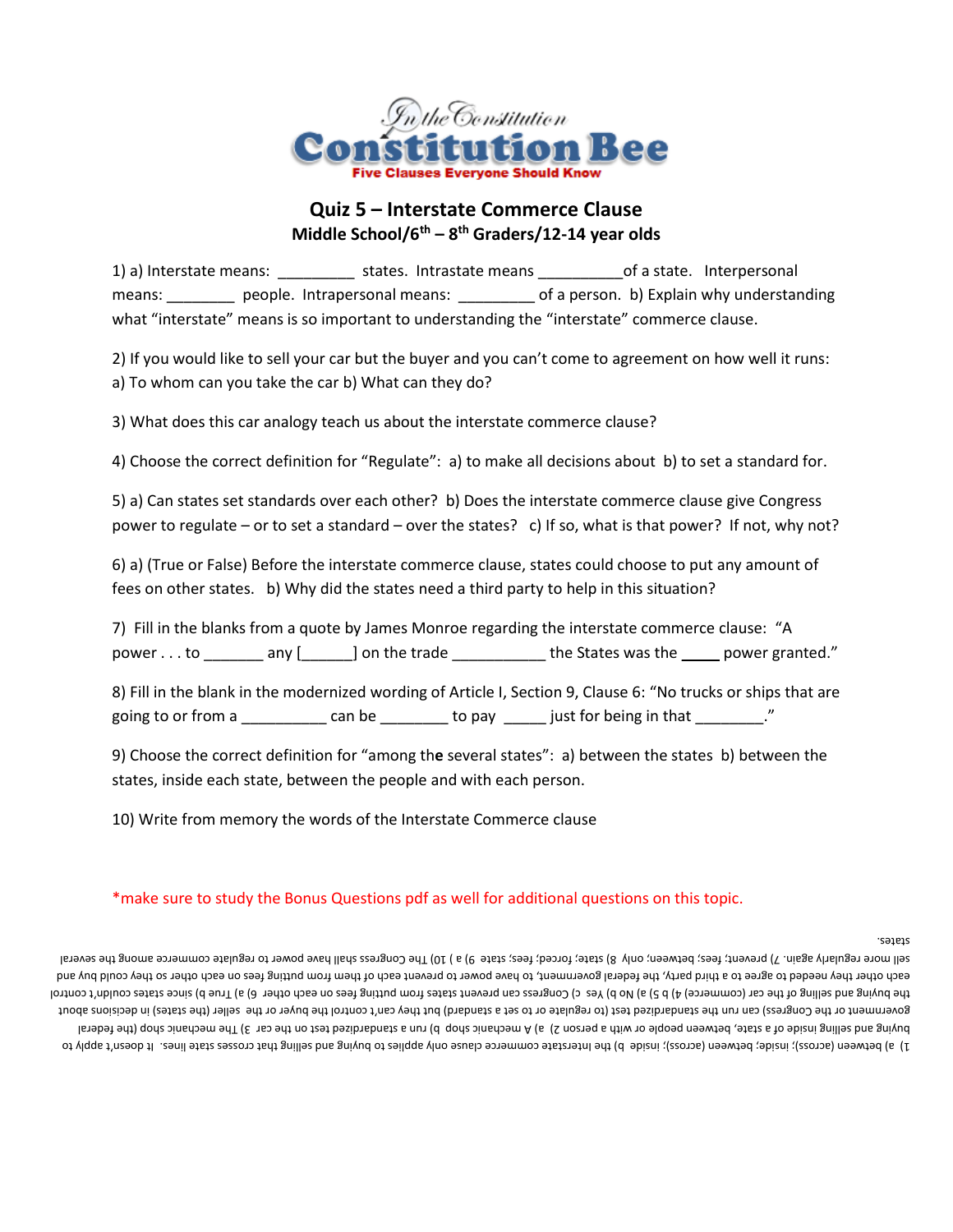

## **Quiz 6 – Treaty Law Clause Middle School/6th – 8 th Graders/12-14 year olds**

1) Define the term "Treaty"

2) If your mechanic shop says they have to charge you for an engine overhaul every time you come in because of an agreement they signed with other mechanic shops, how would you respond?

3) What does this car shop analogy teach us about the treaty law clause?

4) a) If a skinny boy wants to become a buff man what condition must he meet? b) If a treaty wants to become the supreme law of the land what condition must it meet?

5) a) Are all treaties the supreme law of the land? b) Is a treaty supreme over the Constitution? c) Explain.

6) (Circle one) a) Treaties deal with (international/national) issues b) Laws deal with (internal/external) affairs

7) Suppose a gun control treaty were agreed upon by the United States and the United Nations. Would such a treaty: a) be the supreme law of the land? b) Why or why not?

8) a) Can a treaty between the United States and the United Nations commit us to declaring war? b) Why or why not?

9) a) Can a treaty between the United States and Mexico to protect their shared border against invasion be the supreme law of the land? b) Why or why not?

10) Write from memory the words of the Treaty Law clause

### \*make sure to study the Bonus Questions pdf as well for additional questions on this topic.

#### United States, shall be the supreme law of the land

Is to may also the make not with an agreement of with my car is controlled by the contract you and I make not by a agreement you make with other is the origin to the controlled by the controlled by the controlled by the co or the changs (the contract control states) suppose the people of the states) cannot control a car owner's (the people or the states) contract (the (d ov (e (2 estat2 betind ent the must show the plane of the plane and the plane in the shot show the made under the short of the United States Constitution) (d own can derive the United States Constitution) on the short t And the Constitution tells using the Constitution wins since treaties have to be made under the of the United States bad the Constitution center are on substitution constitution constitution constitution constitution const I sloitted our le 18 noituitiznoo satt ni thembneme <sup>en</sup>S ent eesteloiv ti (d on (6 (N lametrii (d lanoitametrii (6 (∂ eetst2 betinU ent to vthodtus ent rebnu ens rewoq tan vo a) Amendment in the Constitution of the Consti gives power to the United States to protect Article IV and IV as a) and Duilcle IV, Section 4, Clause 1g alves open to the United States to protect to protect Be not whos or whe shall do the chall be the shall of the during shares 10) All treaties no bot which shall be made, under the authority of the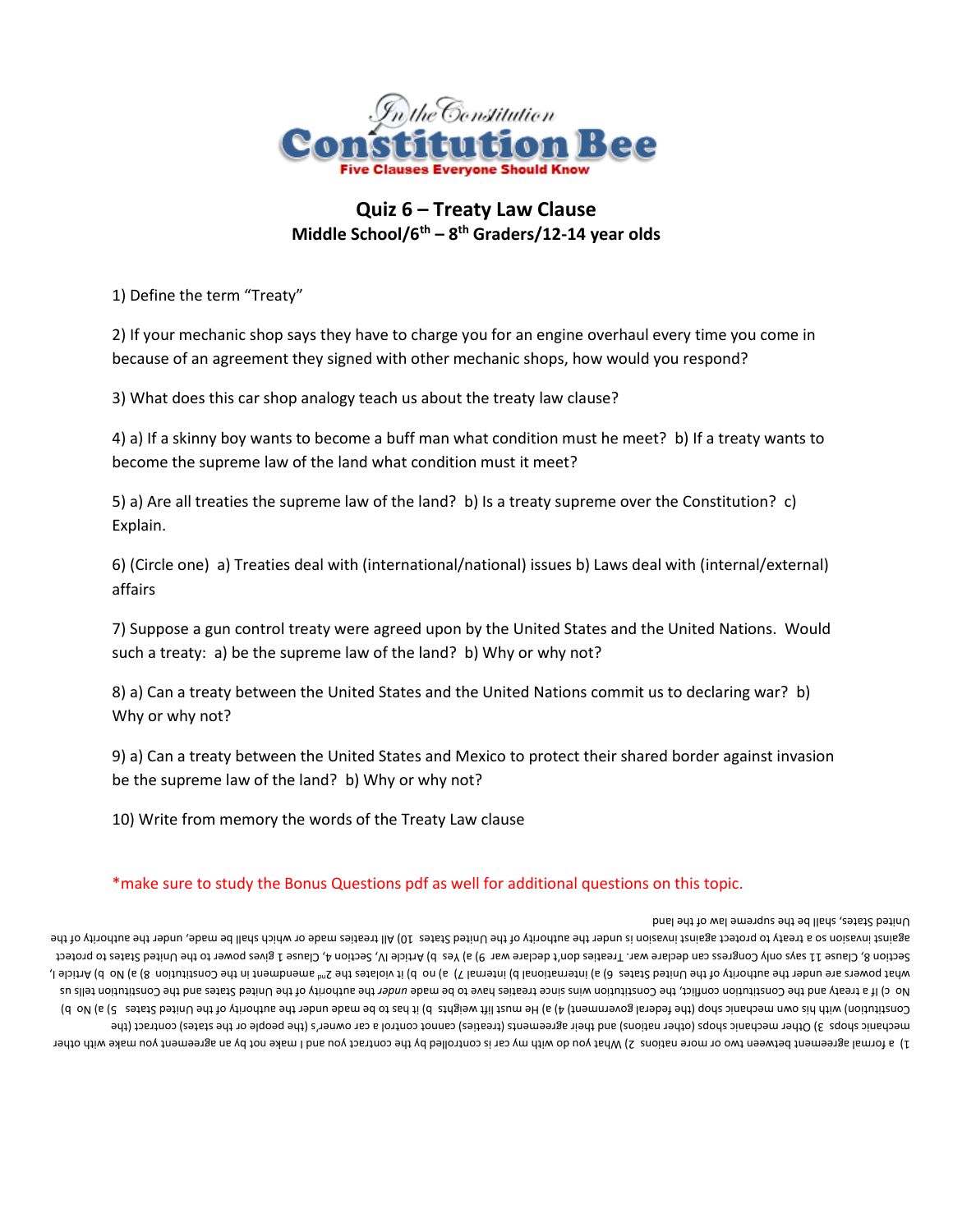

# **Bonus Questions Middle School/6 th – 8 th Graders/12-14 year olds**

## **Part 1 – Introduction**

1.1) Name the 5 Clauses Everyone Should Know (in order of their acronym) along with the Constitutional reference for each

1.2) "The President shall be Commander in Chief of the Army and Navy of the United States" is the actual text from which article in the Constitution?

1.3) "In all the other cases before mentioned, the supreme Court shall have appellate jurisdiction" is the actual text from which article in the Constitution?"

1.4) "[Amendments] shall be valid to all intents and purposes, as part of this Constitution" is actual text from which article in the Constitution?

1.5) The ratification of the conventions of nine states, shall be sufficient for the establishment of this Constitution between the states so ratifying the same" is the actual text from which article in the Constitution?

## **Part 2 – Supremacy Clause**

2.1) Define the term "Condition":

2.2) a) Can a federal law call for the formation of a Navy? b) Explain

2.3) a) If a mechanic shop wants to charge \$3000 and a car owner only wants to pay \$1000 why not just split the difference at \$2000? b) What should the price be?

2.4) Federal law is always supreme over state law. a) True or False b) Explain

2.5) a) Can a federal law tell state patrolmen what type of vehicle they will drive? b) Who is that decision reserved to? c) How do we know that?

2.6) Explain why the placing of a condition on the words, "the laws of the United States", is so critical to understanding the supremacy clause?

2.7) How would you respond to someone who claims a federal law is supreme regardless of its Constitutionality?

2.8) Define the a) Misinterpretation b) Correct Interpretation, and c) Justification behind understanding the Supremacy Clause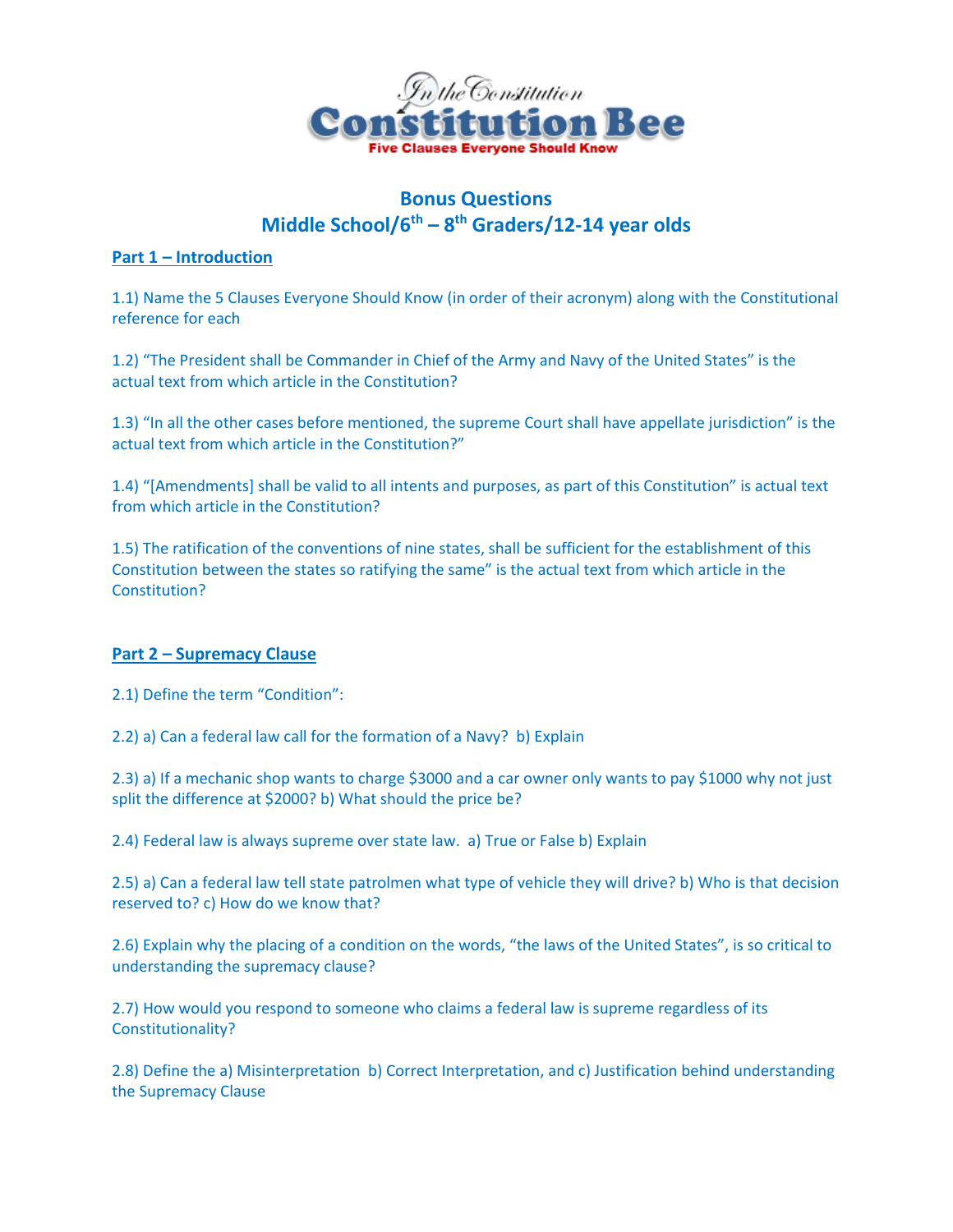### **Part 3 – General Welfare Clause**

3.1) How does the principle of self-government apply to the General Welfare clause?

| 3.2) Fill in the blanks of Thomas Jefferson's quote regarding general welfare: "<br>powers to | for the general welfare, but only those | has not |
|-----------------------------------------------------------------------------------------------|-----------------------------------------|---------|
| $\boldsymbol{\eta}$                                                                           |                                         |         |
| 3.3) Complete Daniel Webster's quote: "The<br>against the dangers of                          | was made to<br>$\boldsymbol{\eta}$      | the     |

3.4) a) When Johnny's mom says he can go outside to play as long as he doesn't leave the yard, why is his excuse of her never having specifically said he couldn't cross the street to play on the swings unjustified? b) Apply this analogy to the General Welfare clause

3.5) Define the a) Misinterpretation b) Correct Interpretation, and c) Justification behind understanding the General Welfare Clause

### **Part 4 – Necessary and Proper Clause**

4.1) If it's necessary to have money set aside for retirement and it's proper that people have insurance: a) Why *shouldn't* the government do so? b) Why *can't* the government do so?

4.2) Article I, Section 8 can be viewed as a sandwich. a) Identify the name and reference of the clauses of the top and bottom pieces of bread b) Identify the reference of the clauses of the meat. c) Explain what the meat is.

4.3) How would you respond to someone who says a federal law is supreme because it is, "necessary and proper"?

4.4) Define the a) Misinterpretation b) Correct Interpretation, and c) Justification behind understanding the Necessary and Proper Clause

### **Part 5 – Interstate Commerce Clause**

5.1) The expanded version of the Interstate Commerce clause – Congress has power to control all buying and selling that happens inside the state – is, a) justified or not justified in the Constitution? b) Explain c) What effect does the expanded version have on states?

5.2) a) What principle is being broken when a bureaucrat in Washington D.C. tells a farmer in Wyoming what he can and cannot do on his farm? b) Explain

5.3) Define the a) Misinterpretation b) Correct Interpretation, and c) Justification behind understanding the Interstate Commerce Clause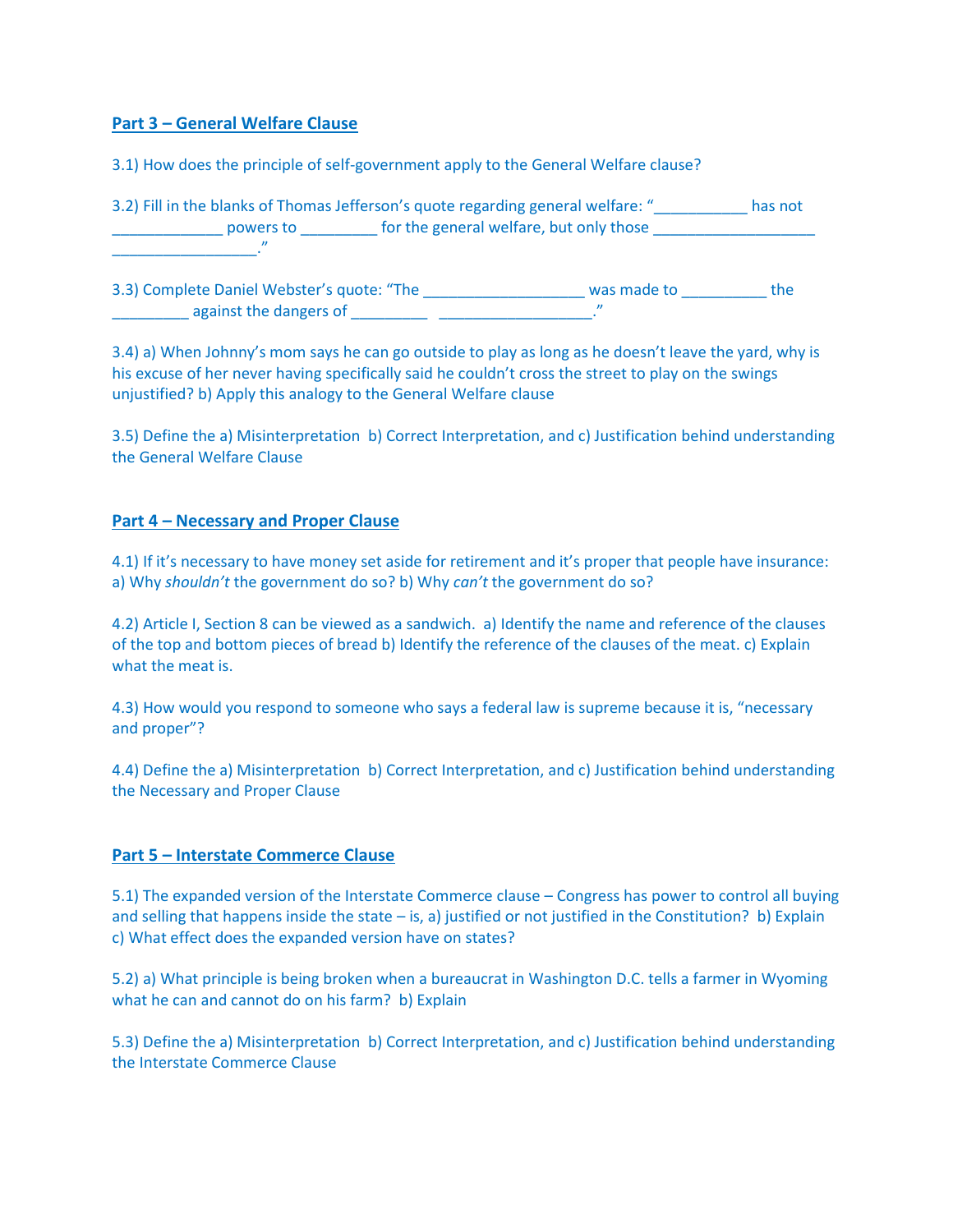### **Part 6 – Treaty Law Clause**

6.1) Break down the phrase "under the authority of the United States" by defining the underlined terms

6.2) Explain why understanding the condition attached to treaties is essential to understanding the treaty law clause.

6.3) What does Jefferson mean by the quote, "In questions of power, then, let no more be heard of confidence in man, but bind him down from mischief by the chains of the Constitution."

6.4) Define the a) Misinterpretation b) Correct Interpretation, and c) Justification behind understanding the Treaty Law Clause

1.1) Supremacy Clause (Article VI, Clause 2), Treaty Law Clause (Article VI, Clause 2), Interstate Commerce Clause (Article I, Section 8, Clause 3), Necessary and Proper Clause (Article I, Section 8, Clause 18), General Welfare Clause (Article I, Section 8, Clause 1) 1.2) Article II 1.3) Article III 1.4) Article V 1.5) Article VII 2.1) a requirement that must be met first 2.2) a) yes b) because the power to do so can be found in Article I, Section 8, Clause 13 of the Constitution 2.3) a) because neither party will be happy b) The price on the contract 2.4) a) false b) Neither federal law nor state law is always supreme. The Constitution is supreme and it defines which entity is given which powers 2.5) a) no b) the states c) The 10<sup>th</sup> amendment says that the powers not specifically given to the federal government are reserved to the states 2.6) Without this condition, federal laws would not be restrained by anything. But with this condition, federal laws are restrained and put under submission to the Constitution and its rule of law 2.7) The Supremacy Clause states that federal laws (the laws of the United States) must be made in pursuance of the Constitution in order to become the supreme law of the land. If a federal law doesn't pursue, or follow, the Constitution, but instead violates it then it is simply not constitutional. The way to know if the law follows the Constitution is by finding the words in the Constitution itself that authorize the power to enact that law. If authorization is found, then the law is constitutional and supreme - not because it is federal, but because it follows the Constitution. 2.8) a) Federal law trumps state law b) Neither federal nor state law is supreme. The Constitution is supreme. It defines which powers are delegated to which entity be it federal, state, or a power which is reserved to the people. c) "This Constitution, and the laws of the United States *which shall be made in pursuance thereof* shall be the supreme law of the land." (Article VI, Clause 2) 3.1) Self-government claims the people create government and authorize them to do certain things for them. If government gets to decide what general welfare means, then they govern over people and self-government is destroyed 3.2) Congress, unlimited; provide, specifically enumerated 3.3) Constitution; guard; people; good intentions 3.4) a) because when she said to not leave the yard that included the restriction to not cross the street and play on the swings b) the Constitution defines what the federal government can do but it does not list everything that can't be done just like Johnny's mom listed what he could do (stay in the yard) without having to list everything he couldn't do (cross the street to play on swings) 3.5) a) Congress decides what is good for the people b) The standard is not whether something is good for the people but rather whether it is right - as authorized by the people. The list of those authorized general welfare powers is found in Article I, Section 8, Clauses 2-9, 17. c) "The Congress shall have power to . . . provide for the common defense and *general welfare* . . ." (Article I, Section 1, Clause 1) and "The powers not delegated to the United States by the Constitution, nor prohibited by it to the States, are reserved to the States respectively, or to the people." (10<sup>th</sup> Amendment)